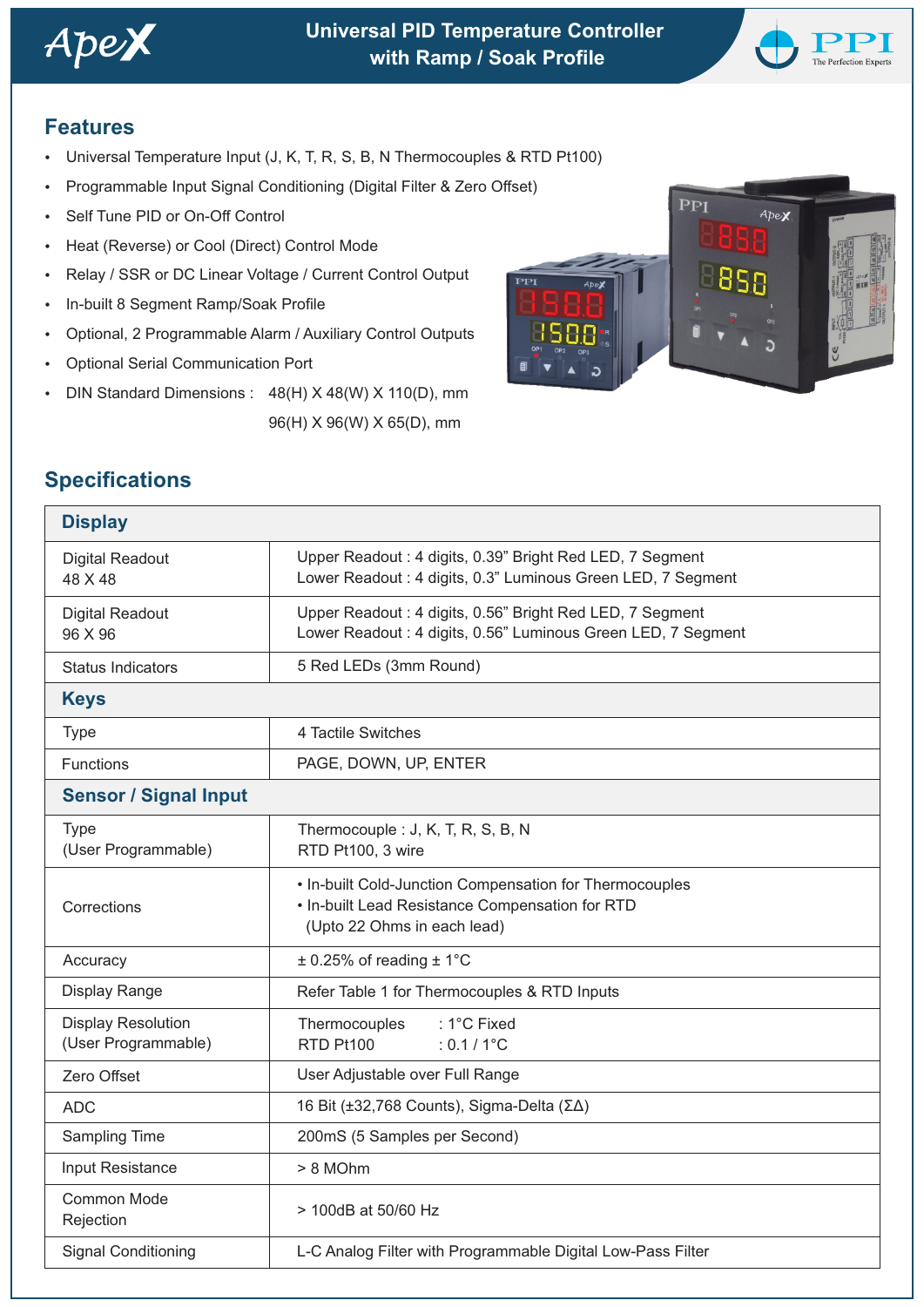| <b>Alarms</b>                                                                      |                                                                                                                                                                                                  |  |  |  |
|------------------------------------------------------------------------------------|--------------------------------------------------------------------------------------------------------------------------------------------------------------------------------------------------|--|--|--|
| <b>Numbers</b>                                                                     | 2, Independent                                                                                                                                                                                   |  |  |  |
| Programmable<br>Parameters                                                         | : Process Low, Process High, Deviation, Window<br>Type<br>: Normal, Reverse<br>Logic<br>Hysteresis : 1 to 999 Unit Counts<br>Inhibit<br>: No, Yes                                                |  |  |  |
| Outputs<br>(Optional)                                                              | Relay Change-over Contacts or SSR Drive (Jumper Selectable)<br>Output-2 (OP-2) for Alarm-1, Output-3 (OP-3) for Alarm-2                                                                          |  |  |  |
| <b>Auxiliary Control</b>                                                           |                                                                                                                                                                                                  |  |  |  |
| Control Type                                                                       | Second Setpoint or Blower / Compressor Setpoint                                                                                                                                                  |  |  |  |
| <b>Control Parameters</b>                                                          | • Second Setpoint<br>: Hysteresis, Control Logic<br>• Blower / Compressor : Hysteresis, Time Delay                                                                                               |  |  |  |
| <b>Main Control</b>                                                                |                                                                                                                                                                                                  |  |  |  |
| <b>Type</b>                                                                        | <b>ON-OFF or Self Tune PID</b>                                                                                                                                                                   |  |  |  |
| Mode                                                                               | Heat only, Cool only                                                                                                                                                                             |  |  |  |
| <b>Control Parameters</b>                                                          | $\cdot$ ON-OFF<br>: Hysteresis<br>• Self Tune PID<br>: Proportional Band, Integral Time, Derivative Time,<br>Cycle Time, Power Low, Power High, Overshoot Inhibit                                |  |  |  |
| <b>Setpoint Profile</b>                                                            |                                                                                                                                                                                                  |  |  |  |
| Segments                                                                           | 8 (4 Ramp + 4 Soak)                                                                                                                                                                              |  |  |  |
| <b>Hold Back Band</b>                                                              | Separate Ramp Band and Soak Band                                                                                                                                                                 |  |  |  |
| Power-fail Recovery                                                                | Servo Start                                                                                                                                                                                      |  |  |  |
| <b>Outputs</b><br>(Refer Table 2 : Output Option Selection & Function Assignments) |                                                                                                                                                                                                  |  |  |  |
| Relay                                                                              | <b>Contact Type</b><br>: Potential-free Change-over Contacts<br><b>Contact Rating</b><br>: 5A Resistive @ 120/240 Vac<br><b>Contact Life</b><br>> 5,00,000 Operations at Rated Voltage / Current |  |  |  |
| <b>SSR Drive</b>                                                                   | > 4.2 VDC into 1KOhm Minimum                                                                                                                                                                     |  |  |  |
| DC Linear                                                                          | Voltage: 0-5V, 0-10V (into 1KOhm Minimum)<br>Current: 0-20mA, 4-20mA (into 500 Ohm Maximum)                                                                                                      |  |  |  |
| <b>Serial Communication</b>                                                        |                                                                                                                                                                                                  |  |  |  |
| Port                                                                               | RS485, 2-wire, Half Duplex, Start-Stop Synchronized                                                                                                                                              |  |  |  |
| Protocol                                                                           | Modbus RTU                                                                                                                                                                                       |  |  |  |
| <b>Baud Rate</b>                                                                   | Settable: 1200, 2400, 4800, 9600                                                                                                                                                                 |  |  |  |
| Max. Units per Loop                                                                | 31                                                                                                                                                                                               |  |  |  |
| Max. Distance                                                                      | 1200 Metres                                                                                                                                                                                      |  |  |  |
| <b>Power Supply</b>                                                                |                                                                                                                                                                                                  |  |  |  |
| <b>Type</b>                                                                        | Switch Mode (SMPS)                                                                                                                                                                               |  |  |  |
| Line Voltage                                                                       | Optional: 18~36 VDC<br>Standard: 85~264 VAC, 50/60Hz                                                                                                                                             |  |  |  |
| Consumption                                                                        | 5VA Max                                                                                                                                                                                          |  |  |  |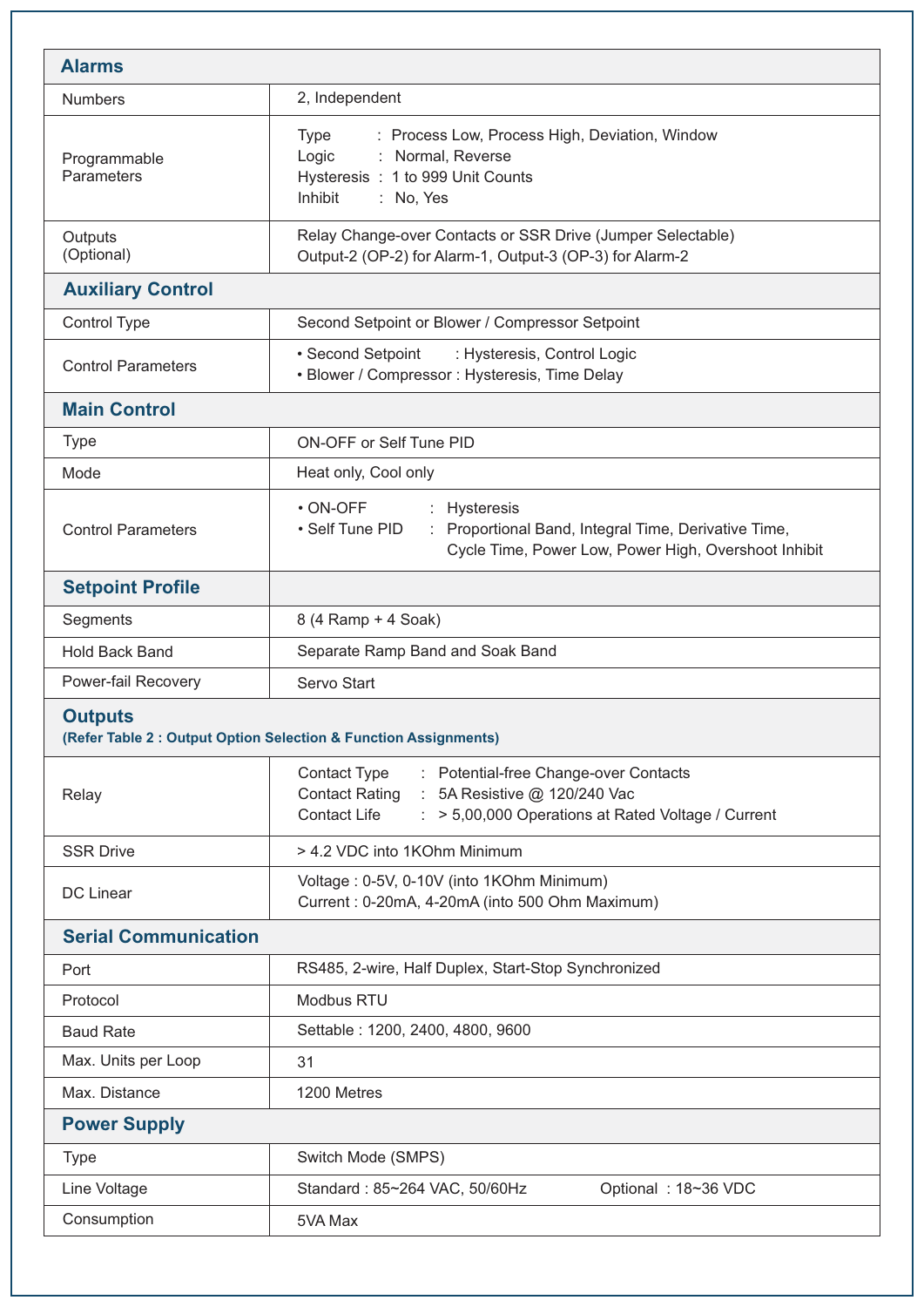| <b>Physical</b>           |                                                                                                                                                                   |  |  |  |
|---------------------------|-------------------------------------------------------------------------------------------------------------------------------------------------------------------|--|--|--|
| Mounting                  | Plug-in with Panel Mounting Clamps                                                                                                                                |  |  |  |
| <b>Overall Dimensions</b> | 48(H) X 48(W) X 110(D), mm<br>96(H) X 96(W) X 65(D), mm                                                                                                           |  |  |  |
| <b>Panel Cutout</b>       | 45(H) X 45(W), mm<br>$92(H) \times 92(W)$ , mm                                                                                                                    |  |  |  |
| <b>Terminals</b>          | <b>Screw Type</b>                                                                                                                                                 |  |  |  |
| Weight                    | 48 X 48 : 225 gm, Appx.,<br>96 X 96 : 400 gm, Appx.                                                                                                               |  |  |  |
| <b>Environmental</b>      |                                                                                                                                                                   |  |  |  |
| <b>Operating Ambient</b>  | $0\nthickspace$ -55°C & 5~90%RH Non-condensing                                                                                                                    |  |  |  |
| Storage Temperature       | $-10$ to $+70^{\circ}$ C                                                                                                                                          |  |  |  |
| <b>EMC Standards</b>      | EN50081-2 & EN 50082-2 Generic Stds for Industrial Environment                                                                                                    |  |  |  |
| <b>Safety Standards</b>   | Meets EN61010, Installation Catagory II                                                                                                                           |  |  |  |
| Atmospheres               | Not Suitable for use in Corrosive or Explosive Atmospheres. The<br>Panel in which the Instrument is Mounted must be free of Electrically<br>Conductive Pollution. |  |  |  |

# **Back Panel Terminations**